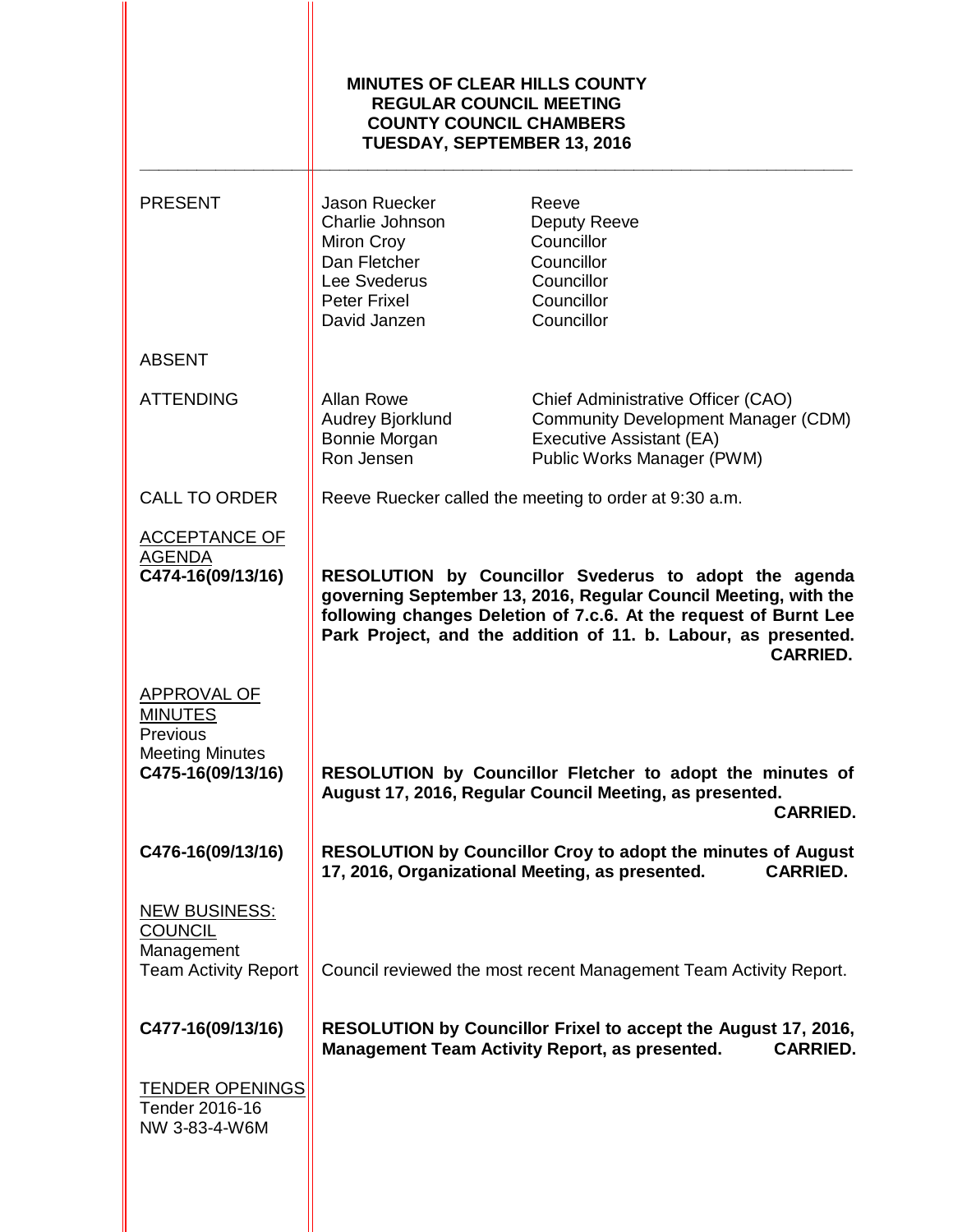|                                                                    | REGULAR COUNCIL MEETING<br>TUESDAY, SEPTEMBER 13, 2016                                                                                    | Page 2 of 8                                                                                                                                                                                                                                                             |
|--------------------------------------------------------------------|-------------------------------------------------------------------------------------------------------------------------------------------|-------------------------------------------------------------------------------------------------------------------------------------------------------------------------------------------------------------------------------------------------------------------------|
| <b>Access Road</b>                                                 | Road.                                                                                                                                     | Council is presented with Tender 2016-16, NW 3-83-4-W6M Access                                                                                                                                                                                                          |
| C478-16(09/13/16)                                                  | RESOLUTION by Councillor Croy to open Tender 2016-16, NW-3-<br>83-4-W6M<br>Road,<br><b>Access</b><br>analyze<br>and<br>bring<br>back<br>a |                                                                                                                                                                                                                                                                         |
|                                                                    | recommendation later in today's meeting.                                                                                                  | <b>CARRIED.</b>                                                                                                                                                                                                                                                         |
|                                                                    | Company                                                                                                                                   | <b>Amount</b>                                                                                                                                                                                                                                                           |
|                                                                    | Cal-R Contracting 2001 Ltd.                                                                                                               | \$64,740.00                                                                                                                                                                                                                                                             |
|                                                                    | Glen Armstrong Contracting Ltd.                                                                                                           | \$142,115.00                                                                                                                                                                                                                                                            |
|                                                                    | Tyran Transport Ltd.                                                                                                                      | \$29,500.00                                                                                                                                                                                                                                                             |
|                                                                    | <b>MDP Oilfield Services Ltd.</b>                                                                                                         | \$105,961.90                                                                                                                                                                                                                                                            |
|                                                                    | <b>Bjornson Entererprises</b>                                                                                                             | \$87,000.00                                                                                                                                                                                                                                                             |
|                                                                    | 1226581 Alberta Ltd.                                                                                                                      | \$112,000.00                                                                                                                                                                                                                                                            |
|                                                                    | D. Harms Contracting                                                                                                                      | \$192,475.00                                                                                                                                                                                                                                                            |
|                                                                    | Circle Y Construction Ltd.                                                                                                                | \$68,890.00                                                                                                                                                                                                                                                             |
| <b>Biomass Feasibility</b><br>Study                                | performed by Harry Welling of H&W Biogenics Ltd.                                                                                          | Council is presented with results from the Biomass Feasibility study                                                                                                                                                                                                    |
| C479-16(09/13/16)                                                  | meeting.<br>Reeve Ruecker recessed the meeting at 10:42 a.m.                                                                              | RESOLUTION by Councillor Fletcher to receive the cost and<br>revenue calculation models for the Biomass Feasibility study<br>performed by Harry Welling of H&W Biogenics Ltd. for<br>information and table for more discussion later in today's<br><b>CARRIED.</b>      |
| DELEGATION:<br><b>Cherry Canyon</b><br><b>Agricultural Society</b> | Reeve Ruecker reconvened the meeting at 10:51 a.m.<br>Capital Grant funding for.                                                          | Representatives of the Cherry Canyon Agricultural Society will be in<br>attendance at 11:00 a.m. to present two projects they are seeking                                                                                                                               |
| C480-16(09/13/16)                                                  | to the Cherry Canyon hall and playground.                                                                                                 | RESOLUTION by Deputy Reeve Johnson to accept for<br>information the delegation from the Cherry Canyon Agricultural<br>Society presenting the two projects they are seeking Capital<br>Grant Funding for, Get Fit - Fitness Equipment and Renovations<br><b>CARRIED.</b> |
| North Peace Housing<br>Foundation                                  | have the opportunity to get more information on the matter.                                                                               | Council tabled discussion about staffing cutbacks at the Homesteader<br>Lodge at the August 17, 2016, meeting until after September 7, 2016,<br>North Peace Housing Foundation when Councillor Fletcher would                                                           |
| C481-16(09/13/16)                                                  | <b>Regular Council Meeting.</b>                                                                                                           | RESOLUTION by Councillor Fletcher to table the discussion<br>regarding the Homesteader Lodge until the October 11, 2016,<br><b>CARRIED.</b>                                                                                                                             |
|                                                                    |                                                                                                                                           |                                                                                                                                                                                                                                                                         |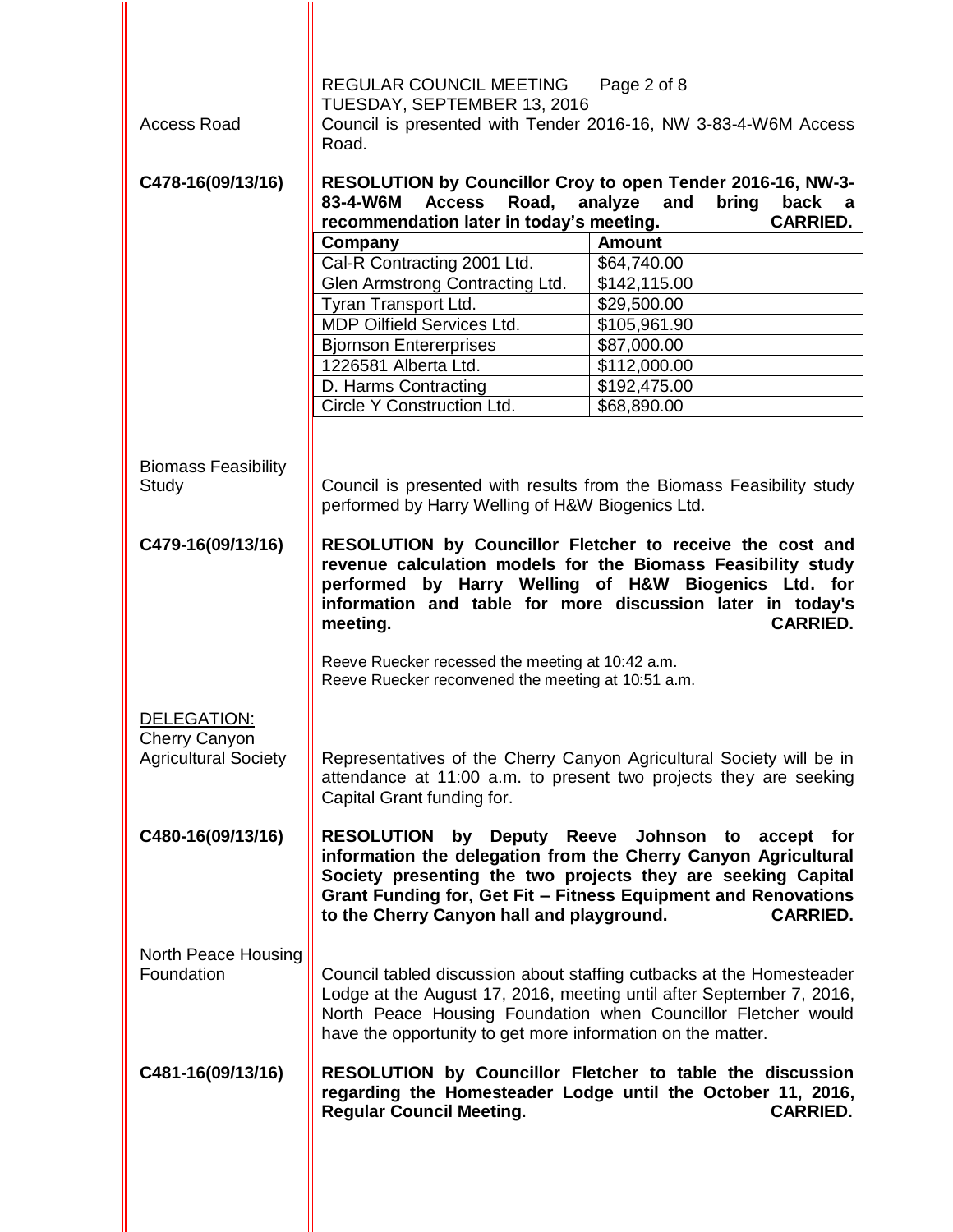| REGULAR COUNCIL MEETING<br>Page 3 of 8<br>TUESDAY, SEPTEMBER 13, 2016                                                                                                                                                                                                                                                                                                                                      |
|------------------------------------------------------------------------------------------------------------------------------------------------------------------------------------------------------------------------------------------------------------------------------------------------------------------------------------------------------------------------------------------------------------|
| Council requested a follow-up discussion after attending a joint<br>meeting with the Village of Hines Creek on Monday, August 29, 2016.<br>With discussions regarding the Villages budget.                                                                                                                                                                                                                 |
| <b>RESOLUTION by Councillor Svederus to proceed with the drilling</b><br>of a new water well for the Village of Hines Creek with funding to<br>be allocated from Hines Creek Truck Fill project.<br><b>CARRIED.</b>                                                                                                                                                                                        |
| RESOLUTION by Deputy Reeve Johnson to include in the 2017<br>Operating budget a grant for the Village of Hines Creek in the<br>amount of \$200,000.00 (two hundred thousand dollars).<br><b>CARRIED.</b>                                                                                                                                                                                                   |
| Reeve Ruecker recessed the meeting at 11:39 a.m.<br>Reeve Ruecker reconvened the meeting at 12:11 p.m.                                                                                                                                                                                                                                                                                                     |
| Council is presented with a reply to the May 11, 2016, letter that was<br>sent to the Honorable Minister of Transportation, Brian Mason<br>regarding the next portion of paving on Secondary Highway 717 from<br>the Bear Canyon hall intersection to the BC Border.                                                                                                                                       |
| RESOLUTION by Deputy Reeve Johnson accepts the letter from<br>Honorable Minister of Transportation, Brian Mason regarding the<br>next portion of paving on Secondary Highway 717 from the Bear<br>Canyon hall intersection to the BC Border for information.<br>Moreover, bring back for more discussion after a meeting with<br>Brian Mason at the AAMDC Convention in November.<br><b>CARRIED.</b>       |
| Council is presented with correspondence from Mr. Max Kurz, with<br>regards to having an access approach off of Highway 732 to SW-22-<br>83-3-W6M constructed by Alberta Transportation.                                                                                                                                                                                                                   |
| <b>RESOLUTION by Councillor Croy to receive for information the</b><br>correspondence from Mr. Max Kurz, and proceed with the<br>construction of an access approach off of Highway 732 to SW-22-<br>83-3-W6M with funds to be allocated from the Road Construction<br><b>CARRIED.</b><br>reserve.                                                                                                          |
| Council is provided with a revised Policy 6801-Continuing Education<br>Scholarships for consideration                                                                                                                                                                                                                                                                                                      |
| RESOLUTION by Councillor Fletcher to adopt Continuing<br>Scholarships Policy 6801- with the following<br><b>Education</b><br>amended:<br>Section 2.1: increase the annual budget amount from<br>\$20,000.00 to \$40,000.00 as presented.<br>Section 3.2 A: Level 1<br>$\bullet$<br>Increase Level 1 to \$15,000.00 from \$5,000.00 and<br>$\circ$<br>increase the annually amount released from \$2,500.00 |
|                                                                                                                                                                                                                                                                                                                                                                                                            |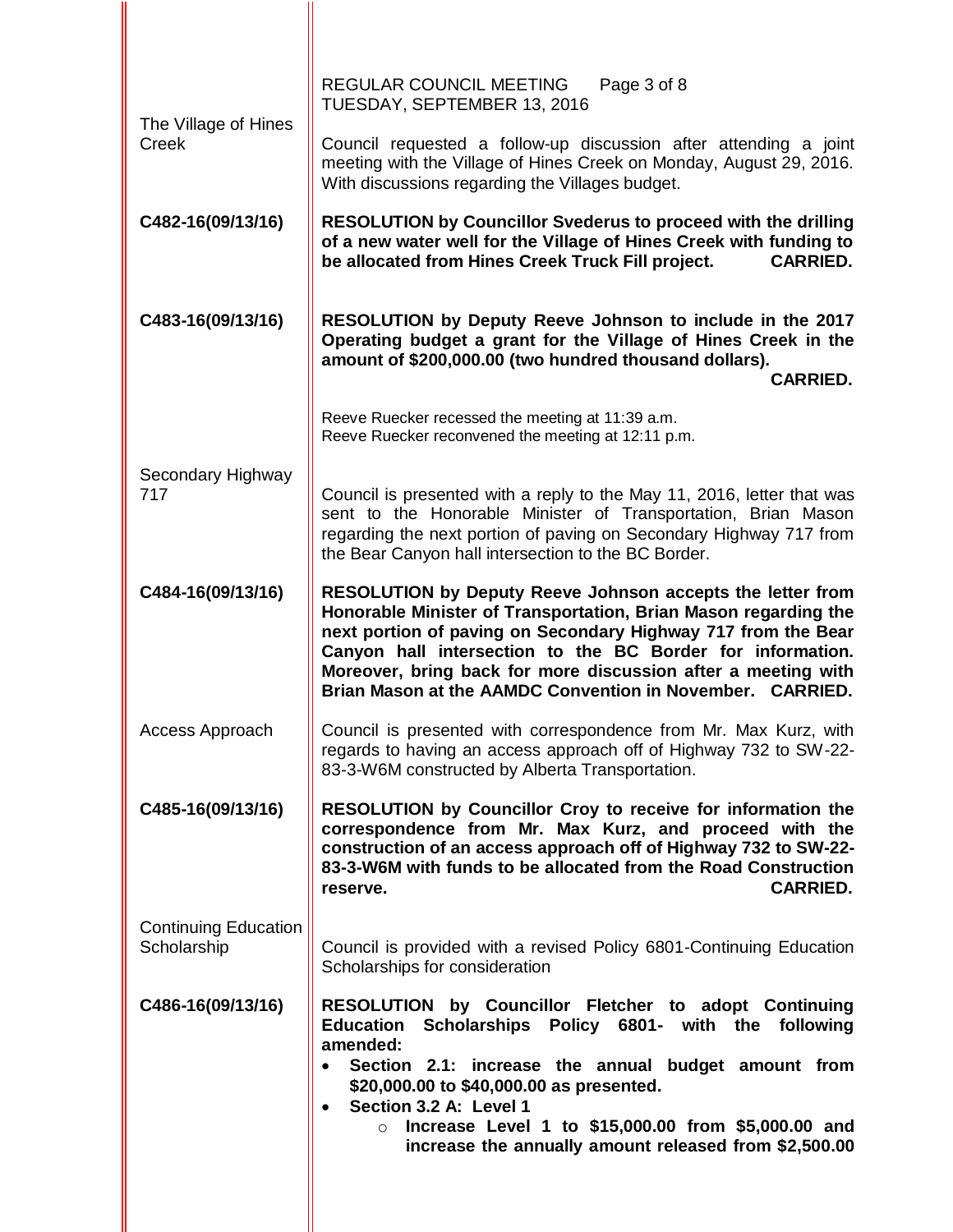|                                                                                        | REGULAR COUNCIL MEETING<br>Page 4 of 8<br>TUESDAY, SEPTEMBER 13, 2016<br>to \$3,000.00 for a maximum of five years, instead of                                                                                                                                                                                                                      |
|----------------------------------------------------------------------------------------|-----------------------------------------------------------------------------------------------------------------------------------------------------------------------------------------------------------------------------------------------------------------------------------------------------------------------------------------------------|
|                                                                                        | two, pending active enrollment in the approved<br><b>CARRIED.</b><br>program.                                                                                                                                                                                                                                                                       |
| C487-16(09/13/16)                                                                      | RESOLUTION by Councillor Croy to raise the discussion<br>regarding the Biomass Feasibility study off the table.<br><b>CARRIED.</b>                                                                                                                                                                                                                  |
| <b>Biomass Feasibility</b>                                                             |                                                                                                                                                                                                                                                                                                                                                     |
| Study                                                                                  | Council was presented earlier in the meeting with results from the<br>Biomass Feasibility study performed by Harry Welling of H&W<br>Biogenics Ltd.                                                                                                                                                                                                 |
| C488-16(09/13/16)                                                                      | RESOLUTION by Deputy Reeve Johnson to accept for<br>information the discussion on the Biomass Feasibility study and<br>table until Harry Welling of H&W Biogenics Ltd has a meeting<br>with senior Provincial officials regarding funding opportunities<br><b>CARRIED.</b><br>for a biomass project of this nature.                                 |
| C489-16(09/13/16)                                                                      | <b>RESOLUTION by Councillor Svederus to invite Chris Warkentin</b><br>to a future Council meeting to discuss pertinent items such as<br>the Biomass Feasibility Study being done in Clear Hills County.<br><b>CARRIED.</b>                                                                                                                          |
| <b>CORPORATE</b><br><b>SERVICES</b><br><b>Accounts Payable</b><br>(August 17, 2016, to |                                                                                                                                                                                                                                                                                                                                                     |
| September 13, 2016)                                                                    | A list of expenditures for Clear Hills County for the period of August<br>17, 2016, to September 13, 2016, is provided for Council's review.                                                                                                                                                                                                        |
| C490-16(09/13/16)                                                                      | RESOLUTION by Councillor Croy that Council receives for<br>information the Accounts Payable report for Clear Hills County<br>for the period of August 17, 2016, to September 13, 2016, for a<br>total of \$2,451,503.56 (two million four hundred and fifty-one<br>thousand five hundred and three dollars and fifty-six cents).<br><b>CARRIED.</b> |
| <b>COMMUNITY</b>                                                                       |                                                                                                                                                                                                                                                                                                                                                     |
| <b>SERVICES</b><br>Off Highway, Vehicles                                               | Council is presented with a draft Off-Highway Vehicle bylaw to allow<br>off-highway vehicles to drive on Clear Hills County local roads and<br>right of ways, including in hamlets as directed.                                                                                                                                                     |
| C491-16(09/13/16)                                                                      | RESOLUTION by Councillor Svederus to give first reading to<br>Bylaw 212-16, a bylaw for the purpose of regulating the operation<br>of Off-Highway Vehicles.<br><b>CARRIED.</b>                                                                                                                                                                      |
| C492-16(09/13/16)                                                                      | RESOLUTION by Councillor Croy to give second reading to<br>Bylaw 212-16, a bylaw for the purpose of regulating the operation<br>of Off-Highway Vehicles.<br><b>CARRIED.</b>                                                                                                                                                                         |
|                                                                                        |                                                                                                                                                                                                                                                                                                                                                     |

II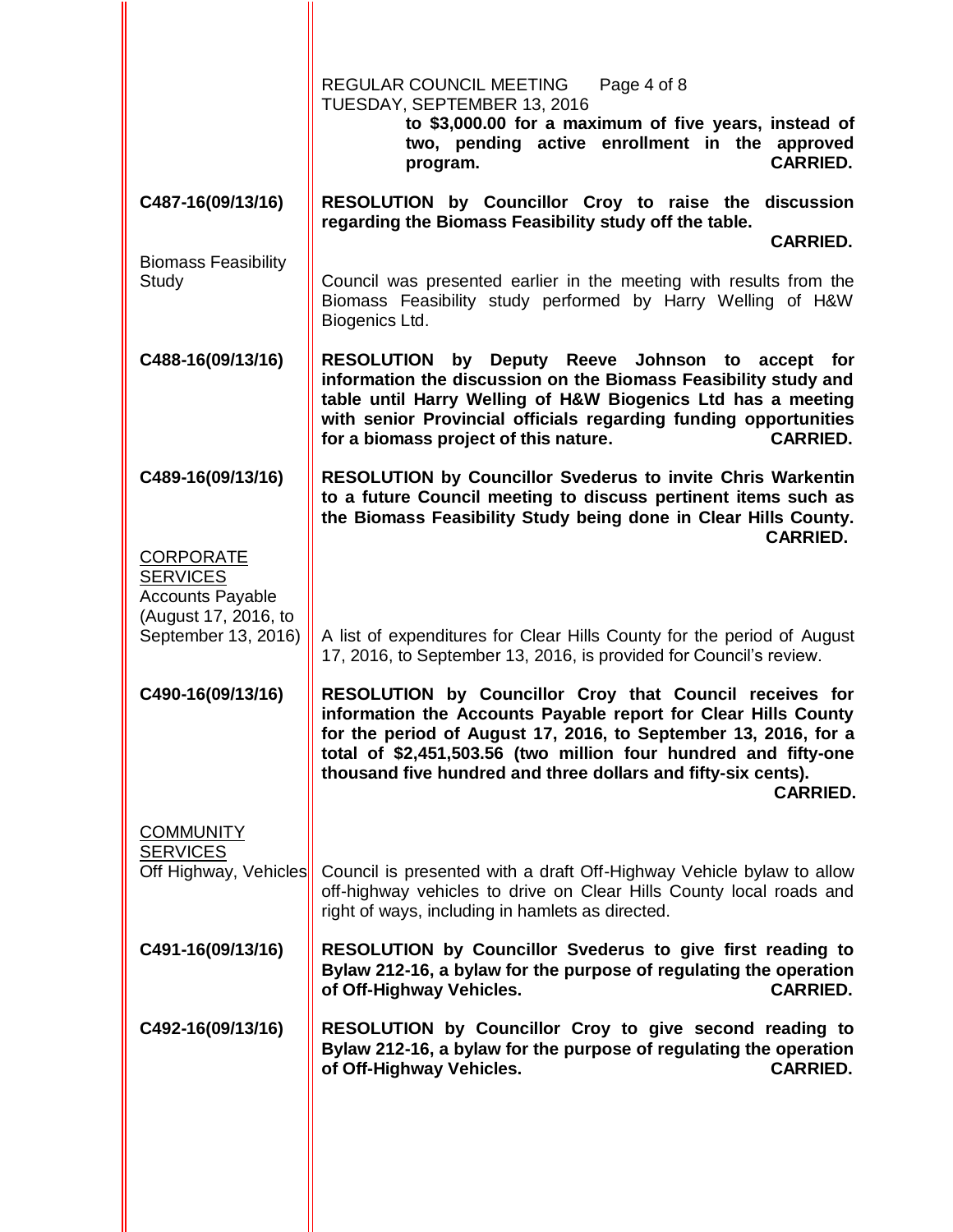| C493-16(09/13/16)                                   | REGULAR COUNCIL MEETING<br>Page 5 of 8<br>TUESDAY, SEPTEMBER 13, 2016<br>RESOLUTION by Deputy Reeve Johnson to proceed to third and<br>final reading of Bylaw 212-16, a bylaw for the purpose of<br>regulating the operation of Off-Highway Vehicles.<br><b>CARRIED UNANUMOUSLY.</b>                                                                                                                                                                      |
|-----------------------------------------------------|-----------------------------------------------------------------------------------------------------------------------------------------------------------------------------------------------------------------------------------------------------------------------------------------------------------------------------------------------------------------------------------------------------------------------------------------------------------|
| C494-16(09/13/16)                                   | RESOLUTION by Councillor Fletcher to give third reading to<br>Bylaw 212-16, a bylaw for the purpose of regulating the operation<br>of Off-Highway Vehicles.<br><b>CARRIED.</b>                                                                                                                                                                                                                                                                            |
| <b>Cherry Point</b><br>Cemetery                     | The Cherry Canyon Agricultural Society has been looking after the<br>Cherry Point Cemetery for many years and is now trying to purchase<br>the site from the Diocese. When filing for the title transfer they were<br>informed that as they were not a religious group, the municipality<br>would have to decline taking over the cemetery for the transfer to<br>occur.                                                                                  |
| C495-16(09/13/16)                                   | RESOLUTION by Deputy Reeve Johnson to send a letter to the<br>Cherry Canyon Agricultural Society, declining taking over<br>ownership of the Cherry Point Cemetery. With a recommendation<br>that the Cherry Canyon Agricultural Society be allowed to<br>purchase the site, as they have been faithfully and diligently<br>maintaining the cemetery on behalf of the community and the<br>Anglican Diocese of Peace River for at least 50 years. CARRIED. |
| Agricultural Fieldmen                               | Agricultural Fieldmen are required to be appointed by Council as per<br>Section 8 of the Agricultural Service Board Act. By appointment, an<br>Agricultural Fieldman is a municipal inspector under the Weed Control<br>Act and Agricultural Pest Act and a soil conservation officer under the<br>Soil Conservation Act. Council is requested to appoint Audrey<br>Bjorklund as an Agricultural Fieldman for Clear Hills County.                         |
| C496-16(09/13/16)                                   | RESOLUTION by Councillor Fletcher to appoint Community<br>Development Manager Audrey Bjorklund as an Agricultural<br>Fieldman for Clear Hills County as per Section 8 of the Agricultural<br><b>Service Board Act.</b><br><b>CARRIED.</b>                                                                                                                                                                                                                 |
| Fees and Charges<br><b>Bylaw No 209-16</b>          | Council is presented with Fees & Charges Bylaw 209-16 for third and<br>final reading.                                                                                                                                                                                                                                                                                                                                                                     |
| C497-16(09/13/16)                                   | RESOLUTION by Councillor Croy that Council gives third and<br>final reading of Bylaw 209-16 a bylaw for the purpose of<br>establishing and revising fees and charges and repealing Bylaw<br>205-16.<br><b>CARRIED.</b>                                                                                                                                                                                                                                    |
| <b>Capital Grant</b><br><b>Application- GET FIT</b> | The Cherry Canyon Agricultural Society has submitted a Capital Grant<br>Application for \$12,469.50 for purchasing fitness equipment.                                                                                                                                                                                                                                                                                                                     |
| C498-16(09/13/16)                                   | RESOLUTION by Deputy Reeve Johnson to approve a Capital<br>Grant of \$12,479.50 to the Cherry Canyon Agricultural Society for                                                                                                                                                                                                                                                                                                                             |
|                                                     |                                                                                                                                                                                                                                                                                                                                                                                                                                                           |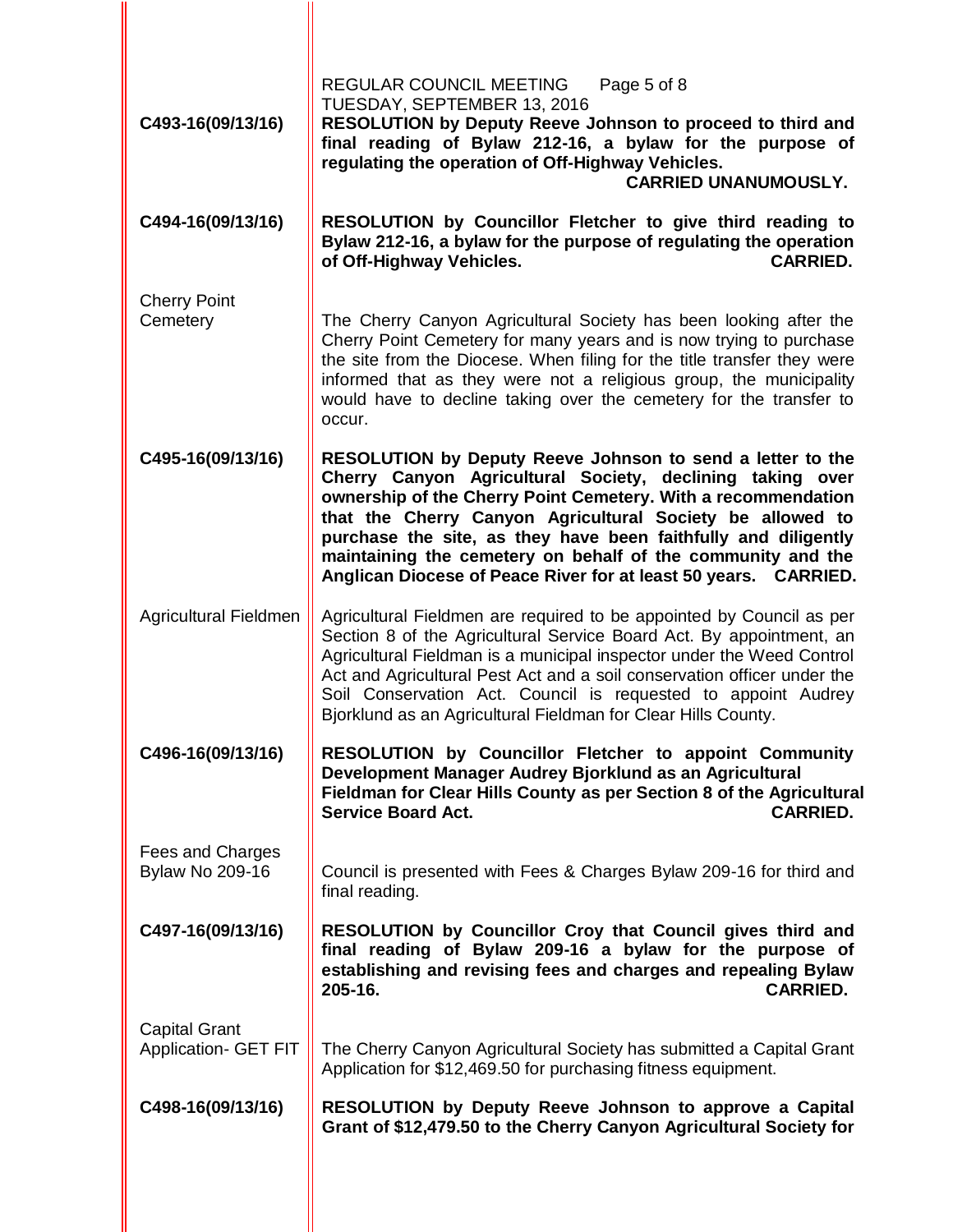|                                                                         | REGULAR COUNCIL MEETING<br>Page 6 of 8<br>TUESDAY, SEPTEMBER 13, 2016<br>the purchase of fitness equipment with the funds to be allocated<br>from the Rate Stabilization Reserve.<br><b>CARRIED</b>                                                                                       |
|-------------------------------------------------------------------------|-------------------------------------------------------------------------------------------------------------------------------------------------------------------------------------------------------------------------------------------------------------------------------------------|
| <b>Capital Grant</b><br><b>Application- Cherry</b><br>Canyon Ag Society |                                                                                                                                                                                                                                                                                           |
| Renovate                                                                | The Cherry Canyon Agricultural Society has submitted a Capital Grant<br>Application for \$25,000 to do a number of renovations and upgrades<br>to the Cherry Canyon hall, sidewalk, and playground.                                                                                       |
| C499-16(09/13/16)                                                       | <b>RESOLUTION by Councillor Svederus to approve a Capital Grant</b><br>of \$25,000.00 to the Cherry Canyon Agricultural Society for<br>renovations and upgrades to the Cherry Canyon hall, sidewalk,<br>and playground with funds to be included in the 2017 Operating<br>Budget.CARRIED. |
|                                                                         | Reeve Ruecker recessed the meeting at 1:21 p.m.<br>Reeve Ruecker reconvened the meeting at 1:29 p.m.                                                                                                                                                                                      |
| <b>PUBLIC WORKS</b><br><b>Road Closure</b>                              |                                                                                                                                                                                                                                                                                           |
| Request 2018EU                                                          | Administration received a request for closure of Road Plan 2018EU<br>from Glen and Hope Hoover. The road is located on the east side of<br>NW and SW 9-85-5 W6M and west on the south side of SW 9-85-5<br>W6M. This road plan has never been developed.                                  |
| C500-16(09/13/16)                                                       | <b>RESOLUTION by Councillor Croy to</b><br>proceed with<br>the<br>requirements of the Road Closure located on the east side of NW<br>and SW 9-85-5 W6M and west on the south side of SW 9-85-5<br><b>CARRIED.</b><br>W6M, as shown on road plan 2018EU.                                   |
| <b>Road Closure</b><br>Request 1170EU                                   | Administration is requesting closure of Road Plan 1170EU on S1/2<br>16-85-5-W6M.                                                                                                                                                                                                          |
| C501-16(09/13/16)                                                       | RESOLUTION by Councillor Svederus to proceed with the<br>requirements of the Road Closure located on S1/2 16-85-5-W6M<br>as this road allowance is no longer in use and is not maintained,<br>as shown on road plan 1170EU.<br><b>CARRIED.</b>                                            |
| Tender 2016-16<br>NW 3-83-4-W6M                                         |                                                                                                                                                                                                                                                                                           |
| <b>Access Road</b>                                                      | Council is presented with analyzed results from Tender 2016-16, NW<br>3-83-4-W6M Access Road.                                                                                                                                                                                             |
| C502-16(09/13/16)                                                       | RESOLUTION by Reeve Ruecker to award Tender 2016-16, NW-3-<br>83-4-W6M Access Road, to Tyran Transport Ltd. for the amount<br>of \$29,500.00 (twenty-nine thousand five hundred dollars). Funds<br>to be allocated from the Road Construction reserve.<br><b>CARRIED.</b>                 |
| <b>WRITTEN REPORTS</b><br>COUNCIL,<br><b>COMMITTEE &amp;</b>            |                                                                                                                                                                                                                                                                                           |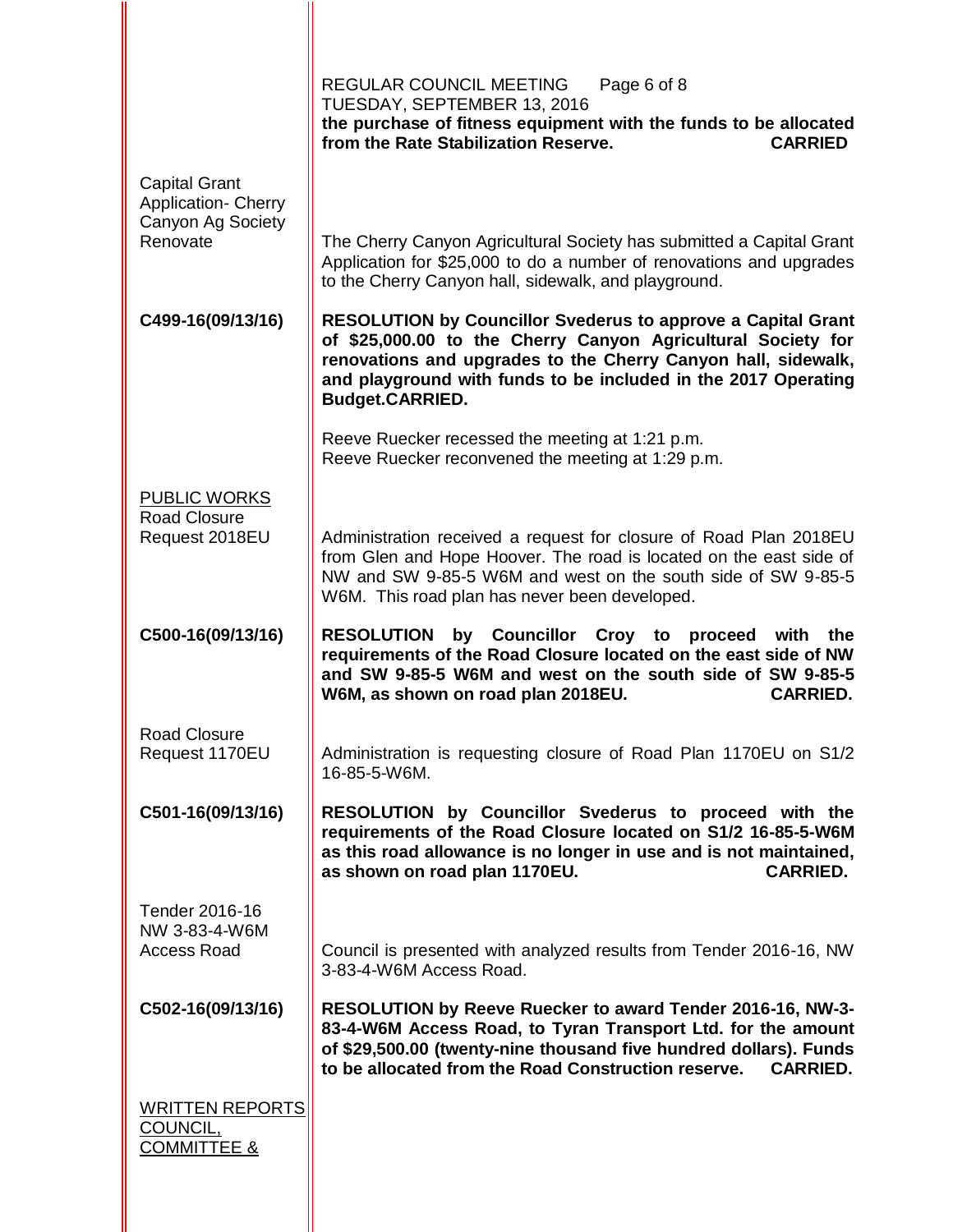|                                              | REGULAR COUNCIL MEETING                                                           | Page 7 of 8 |                                                                                                                                                   |
|----------------------------------------------|-----------------------------------------------------------------------------------|-------------|---------------------------------------------------------------------------------------------------------------------------------------------------|
| <b>MANAGERS</b>                              | TUESDAY, SEPTEMBER 13, 2016                                                       |             |                                                                                                                                                   |
| <b>Council Reports</b>                       | report, if applicable.                                                            |             | Council submits the meetings attended in the previous month and a                                                                                 |
| <b>Chief Administrative</b>                  |                                                                                   |             |                                                                                                                                                   |
| Officer's Report                             | Chief Administrative Officer gave a verbal report.                                |             |                                                                                                                                                   |
| C503-16(09/13/16)                            | September 13, 2016, for information, as presented.                                |             | RESOLUTION by Councillor Croy to receive the information<br>provided in the Chief Administrative Officer verbal report on<br><b>CARRIED.</b>      |
| Community                                    |                                                                                   |             |                                                                                                                                                   |
| Development                                  |                                                                                   |             |                                                                                                                                                   |
| Manager's Report                             | The Community Development Managers report was reviewed.                           |             |                                                                                                                                                   |
| C504-16(09/13/16)                            | <b>RESOLUTION</b><br>report on September 13, 2016, for information, as presented. |             | by Deputy Reeve Johnson to receive the<br>information provided in the Community Development Managers<br><b>CARRIED.</b>                           |
| <b>Corporate Service</b><br>Manager's Report | There was nothing to report.                                                      |             |                                                                                                                                                   |
| <b>Public Works</b><br>Manager's Report      | The Public Works Managers report was reviewed.                                    |             |                                                                                                                                                   |
| C505-16(09/13/16)                            | 2016, for information, as presented.                                              |             | RESOLUTION by Councillor Janzen to receive the information<br>provided in the Public Works Managers report on September 13,<br><b>CARRIED.</b>    |
| <b>COUNCIL</b><br><b>INFORMATION</b>         | information that has been received.                                               |             | Council was presented with the correspondence of pertinent                                                                                        |
| C506-16(09/13/16)                            | <b>Regular Council Meeting.</b>                                                   |             | <b>RESOLUTION by Councillor Svederus to receive for information</b><br>the correspondence presented at the September 13, 2016,<br><b>CARRIED.</b> |
| <b>CALENDARS</b>                             | Administration with record keeping and Council with a reminder.                   |             | Council and Administration reviewed the upcoming months' calendars<br>for Councillor Boards and Committee scheduled meetings, to assist           |
| C507-16(09/13/16)                            | September,<br>October                                                             | and         | RESOLUTION by Councillor Croy to receive for information the<br>November 2016, calendars,<br>as                                                   |
|                                              | presented.<br><b>Meeting</b>                                                      | <b>Date</b> | <b>Member</b>                                                                                                                                     |
|                                              | <b>FRACC</b>                                                                      | Sept 14     | JR                                                                                                                                                |
|                                              | <b>NPHF</b>                                                                       | Sept 29     | DF                                                                                                                                                |
|                                              | <b>NPRL</b>                                                                       | Sept 29     | DF                                                                                                                                                |
|                                              |                                                                                   |             | <b>CARRIED.</b>                                                                                                                                   |
| Confidential                                 |                                                                                   |             |                                                                                                                                                   |